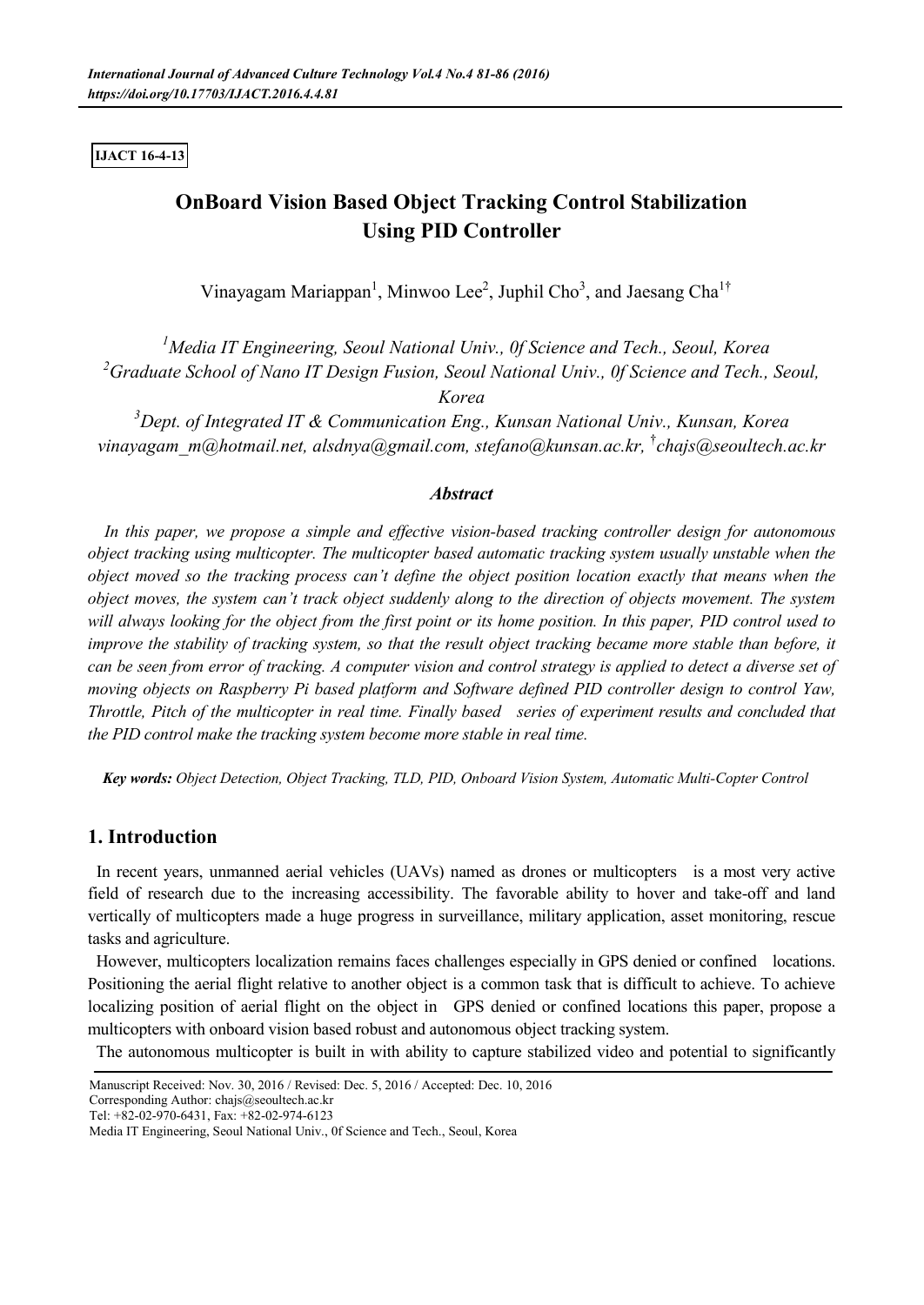redefine future objectives in the development of state-of-the-art object tracking methods and maintain a desired relative location to a static or dynamic object. This is achieved by multicopter designed with a onboard vision system which have the capability to do the required computational processing.



**Figure 1. Multicopter Visual Human Tracking [6]**

The tracking system usually have the problems like the system is not in real-time because the system cannot track the object interested suddenly along with direction it moves on and may cannot can't find object immediately if object is loosed in some interval of time.

This paper presents the Object tracking system with PID controller to predict exact object position when object in movement or became disappear or undetected by the camera immediately. This paper used appearance based TLD algorithm using online learning to detect and track the object

# **2. Vision Based Object Tracking**

To implement, the vision-based tracking system to track moving or static target on multicopter, the system need to builtin with two controllers. The Object Tracking Controller to detect the object to track and PID controller is designed for stability. This design adopt the vision based robotic research fields by doing experiments required to design a control structure on visual navigation and localization using on-board cameras in control feedback.

### **2.1 Object Tracking Algorithm**

The current target detection and tracking methods can be divided into the following several categories: (1) Statistical model-based algorithms (2) Knowledge-based algorithms (3) Model-based algorithms: such algorithms (4) Neural networks-based and expert systems-based algorithms. However, the real-time of such algorithms is so poor.

Online object tracking has long been a popular topic in computer vision in current days to overcome real time. A large number of trackers have been proposed [8, 9], and the recent publication of benchmark data sets containing large numbers of sequences and standardized quantitative evaluation metrics is accelerating the pace of development in this field. After analyzing theoretical principles and implementation mechanisms of the On line object tracking algorithm, this paper presents a method to improve the performance of the TLD algorithm. TLD algorithm [7] is a single-target algorithm which can track target for a long time.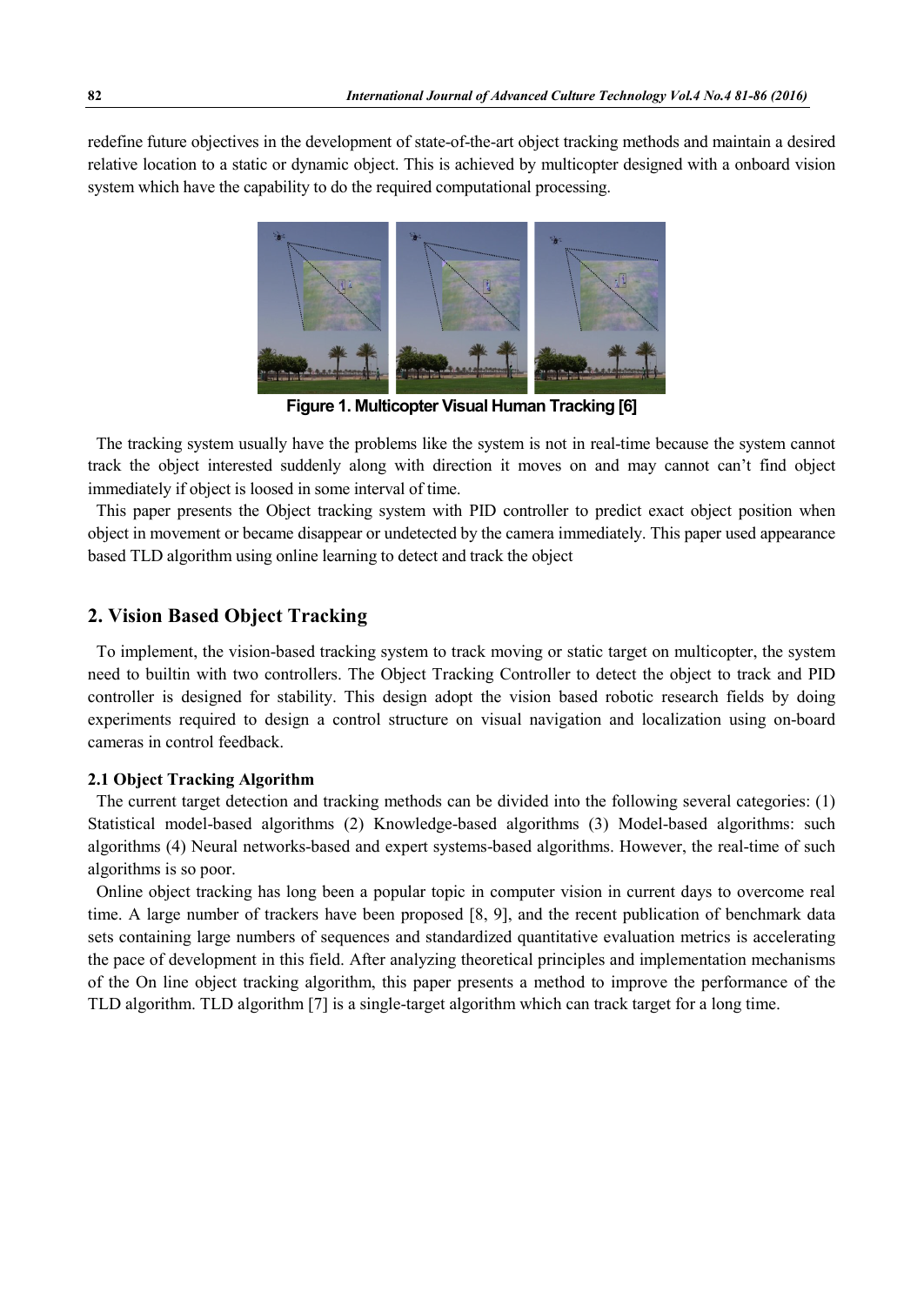

**Figure 2. TLD Algorithm Block Diagram [2]**

The TLD framework decomposes the long-term tracking task into three sub-tasks: tracking, learning and detection. Each sub-task is addressed by a single component and they operate simultaneously (See Figure 2).

- Tracker: Follows the object through the frames.
- Detector: Localizes all the appearances that have been observed so far and corrects the tracker if necessary.
- Learning: Estimates the error and updates it to avoid these error in the future.

The advantage of the TLD algorithm can be summarized as the following two aspects: (1) combining detection with tracking to deal with the issue of missing or deformed; (2) utilizing an improved semi-supervised learning method to update the detection and tracking module to enhance the performance of stability, robustness, and reliability.

#### **2.2 Pid Algorithm**

PID is a control loop feedback mechanism that continuously computes an error value as the difference between a measured value and a desired value, trying to minimize the error over time [5]. Proportional Integral Derivative is an algorithm that consists, as its name suggests, of three basic coefficients: proportional, integral and derivative which are varied to get optimal response.



**Figure 3. PID Controller [5]**

The PID controller calculation (algorithm) involves three separate parameters; the proportional, the integral and derivative values. The proportional value determines the reaction to the current error, the integral value determines the reaction based on the sum of recent errors, and the derivative value determines the reaction based on the rate at which the error has been changing. The weighted sum of these three actions is used to adjust the process via a control element such as the position of a control valve or the power supply of a heating element.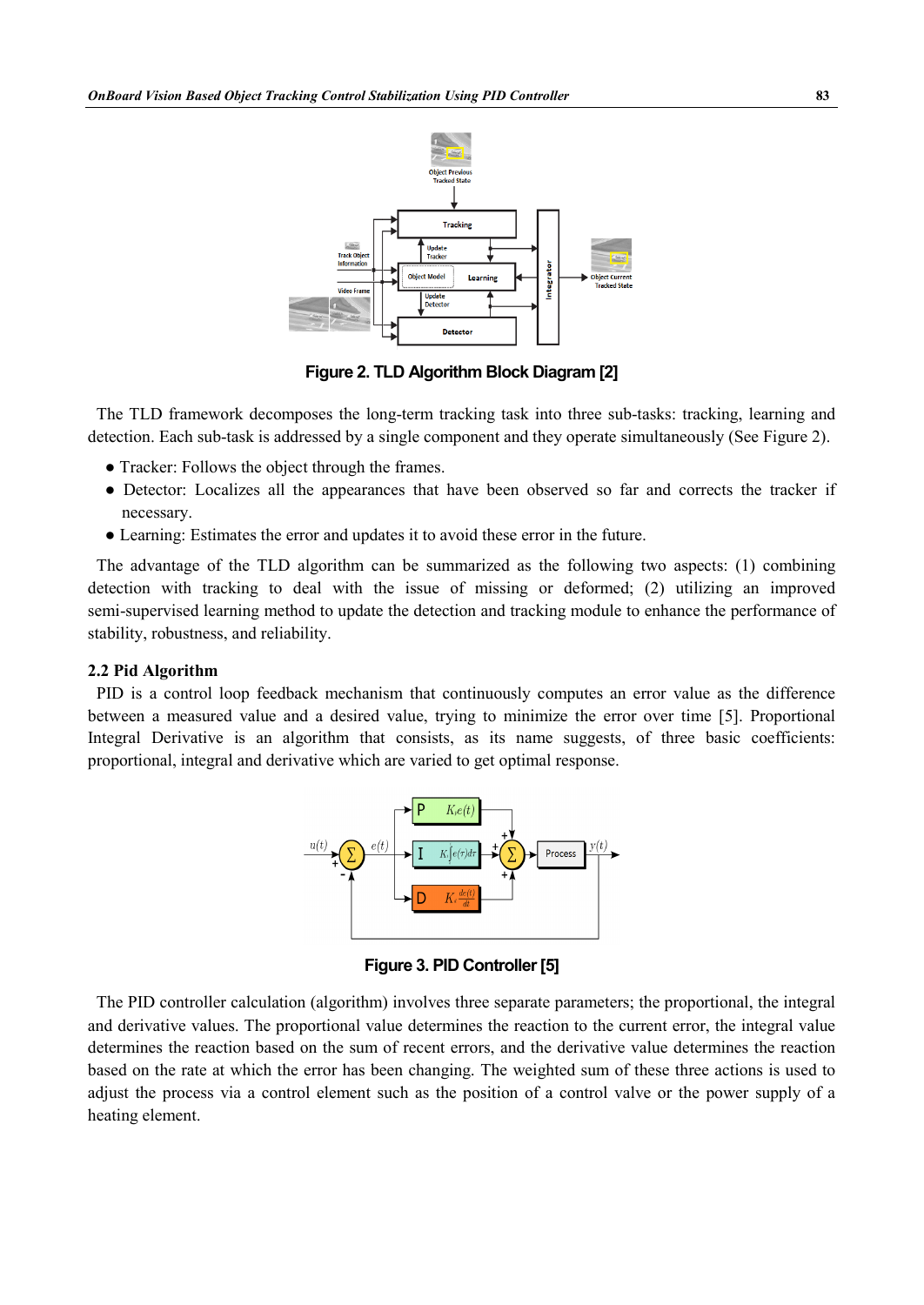# **3. Object Tracking Based Controller Design**

The proposed onboard Object Tracking based controller design is implemented on multicopter using Raspberry Pi with native camera sensor interface. The modular open source framework of Raspberry Pi Software framework allows integration of any image based object tracker within its pipeline. The image was down scaled from 1024x768 to 320x240 pixels to decrease computation cost, which was found to be an effective resolution within the designed operating range.



**Figure 4. Object Tracking based Controller Flow Diagram**

The Adaptive-TLD tracker initialized with object need to be track from remote user and tracking runs in an independent thread that is updated predicted object with current video frames received by the camera and send the information to PID Controller thread module.

The x and y pixel error between the current frame detected target's bounding box center and the center of the video frame is used as input for a fully-tuned PID controller. The PID controller estimates the Yaw, Throttle, Pitch, range, and heading to control the multicopter movement as per the velocity its operating. The output consists of two PWM signals translated as x and y-movement by the flight controller for he Yaw, Throttle, Pitch, range, and Heading. The correction occurs at the speed of the camera (30fps), incrementally adjusting the position of the multicopter until the target is centered in the FOV of the camera.

### **4. Results And Analysis**

An on board real-time object tracking multicopter system implemented on Raspberry Pi for both image processing and flight control as shown in Figure 5.



**Figure 5. Onboard Vision System using Raspberry Pi**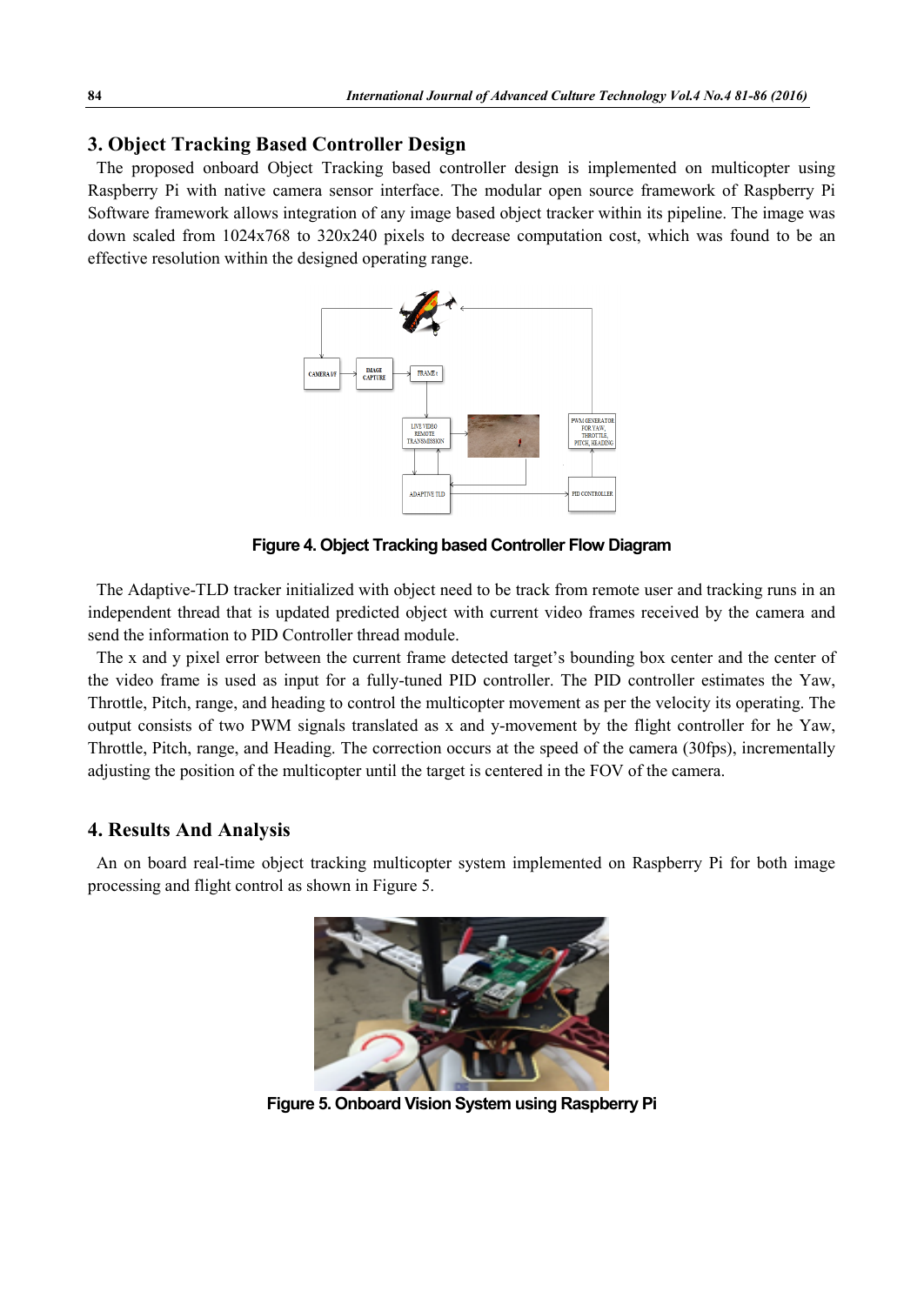In this work, the multicopter is uses the OpenCV based computer vision algorithm framework to implement the Adaptive TLD based online object tracking algorithm and output of the real time implementation is shown in Figure 6.



**Figure 6. Onboard Vision Tracking Video Stream**

The software based Embedded PID Controller designed on Raspberry Pi to estimate the Yaw, Throttle, Pitch, range, and Heading to control for multicopter exact displacement from current position and based on respective PWM signals are generated to control the multicopter movement.

The combined controller was also tested to follow a dynamic object and was observed to be successful in tracking at a walking pace of approximately m/s. The controller is therefore robust to a level of uncertainty but could be extended to accommodate a dynamic object in outdoor settings.

### **5. Conclusions**

An onboard real-time object tracking multicopter system model implemented on Raspberry Pi for both flight control and image processing. The Open TLD based Modified TLD using Adaptive Appearance Model used for object tracking algorithm developed based OpenCV framework. The software defined PID controller developed to control to control the multicopter moving parameters. The Modified TLD based online vision tracker supports the position error between the multicopter and the object to track in real time in order to control the multicopter by using PID controller the tracking system error decrease  $\pm$ few pixel in tracking object position. This design gives the tracking object be more stable and real time with designed PID controller.

### **Acknowldegement**

This work was supported by ICT R&D program of MSIP/IITP. [ B0101-16-1344 , Development of Multi-Copter CAM System Operating on Broadcasting Vehicle ]

# **References**

- [1] Horner, David, Yi, Su, "Development of an Automatic Object Tracking Camera System Using Multiple Metrics", 2004.
- [2] Vinayagam Mariappan, Jaesang Cha, "PoseViwe Point Adaptive Object Tracking Via Online Learning Approach", *International Journal of Advanced Smart Convergents*, Vol.4 No.2, 2015
- [3] Goulding, Jim,"Linear Regression (research note)", *Goldenberg, Hehmeyer & Co.)*, 2004.